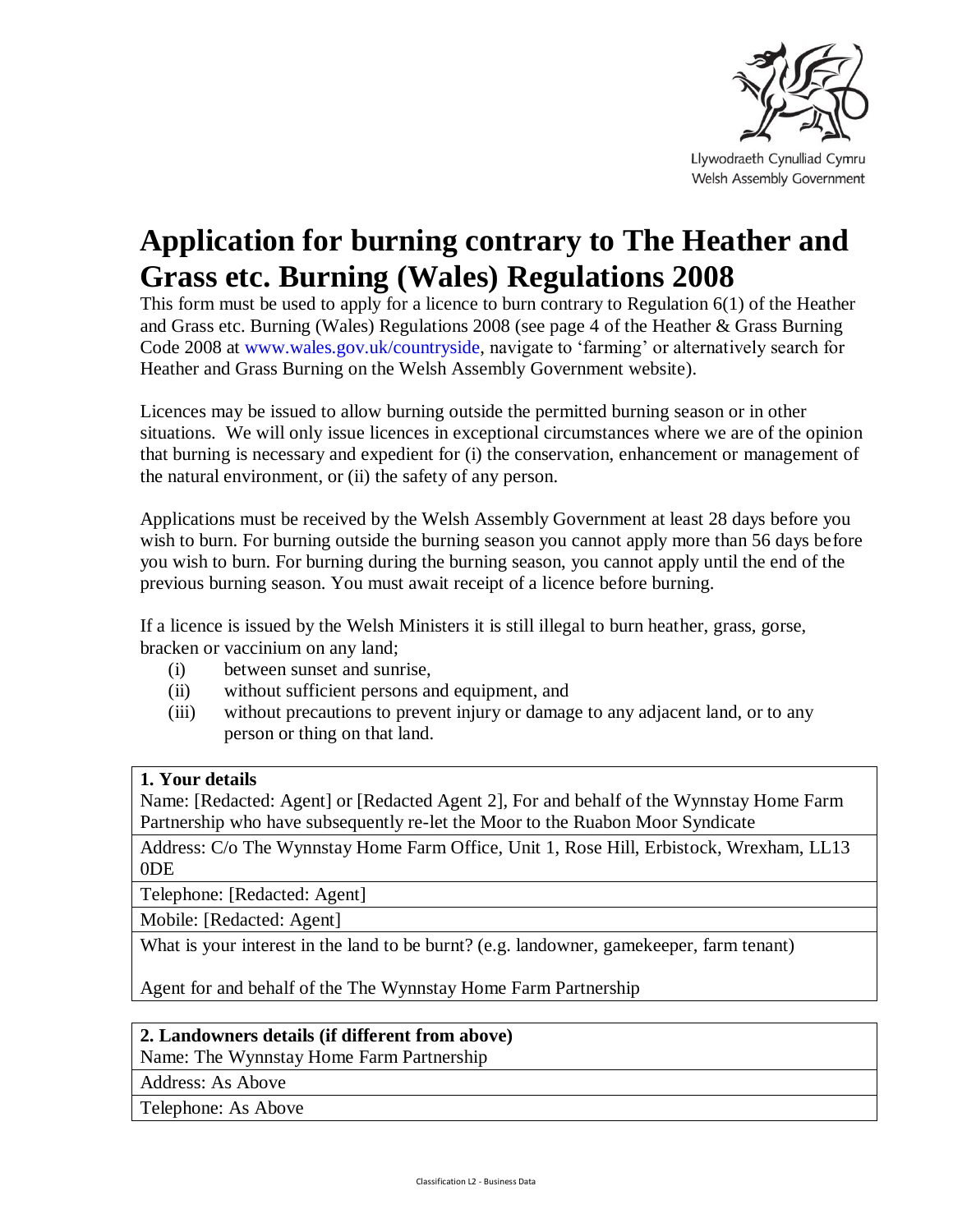## **3. Specify the land you wish to burn, and attach a map to this application form**

Location: Map included – for areas to be burnt on Ruabon/Llantysilio Mountain.

County Parish Holding (CPH) No: N/A

OS Grid Ref:

Total Hectarage:

### **4. Is any of the land to be burnt:**

(i) within a National Park?  $\Box$  NO.

(ii) within an Area of Outstanding Natural Beauty?  $\Box$  NO.

(iii) within a Site of Special Scientific Interest (SSSI)  $\Box$ YES.

(iv) within a Special Area of Conservation (SAC)  $\Box$  YES.

(v) within a Special Protection Area  $(SPA)$  NO.

(vi) subject to an agri-environment agreement?  $\Box$  See Below.

(vii) near a Scheduled Monument  $\Box$  NO.

If yes to any of these please provide further details below or attach further information

Ruabon Mountain and the areas to be burnt sit within both a SAC and a SSSI. These landscapes are managed by Natural Resources Wales (NRW). Though there is no agri-environment agreement the owner (the Wynnstay Home Farm Partnership) has a Management Agreement with the NRW under Section 15 of the Countryside Act 1968. Copy available upon request. The land is also Registered Common Land, but this historically has had no bearing on the ability to burn heather on the land in question.

| 5. Describe the soil type and vegetation to be burnt |                |                       |                |  |  |  |  |  |  |
|------------------------------------------------------|----------------|-----------------------|----------------|--|--|--|--|--|--|
| Soil type(s): Peat $\neg$ NO. Mineral $\neg$ YES.    |                |                       |                |  |  |  |  |  |  |
| Vegetation type $(s)$ :                              |                |                       |                |  |  |  |  |  |  |
| Upland heather moorland                              | <b>YES</b>     | Upland grass moorland | N <sub>O</sub> |  |  |  |  |  |  |
| Lowland heathland                                    | N <sub>O</sub> | Lowland grassland     | N <sub>O</sub> |  |  |  |  |  |  |
| Bog or mire                                          | N <sub>O</sub> | Gorse                 | NO.            |  |  |  |  |  |  |
| <b>Bracken</b>                                       | N <sub>O</sub> | Other (specify below) | N/a            |  |  |  |  |  |  |
|                                                      |                |                       |                |  |  |  |  |  |  |

|  |  |  |  |  |  |  | <b>6. Specify the dates you wish to burn</b> $\text{(dd/mm/yy)}$ |
|--|--|--|--|--|--|--|------------------------------------------------------------------|
|--|--|--|--|--|--|--|------------------------------------------------------------------|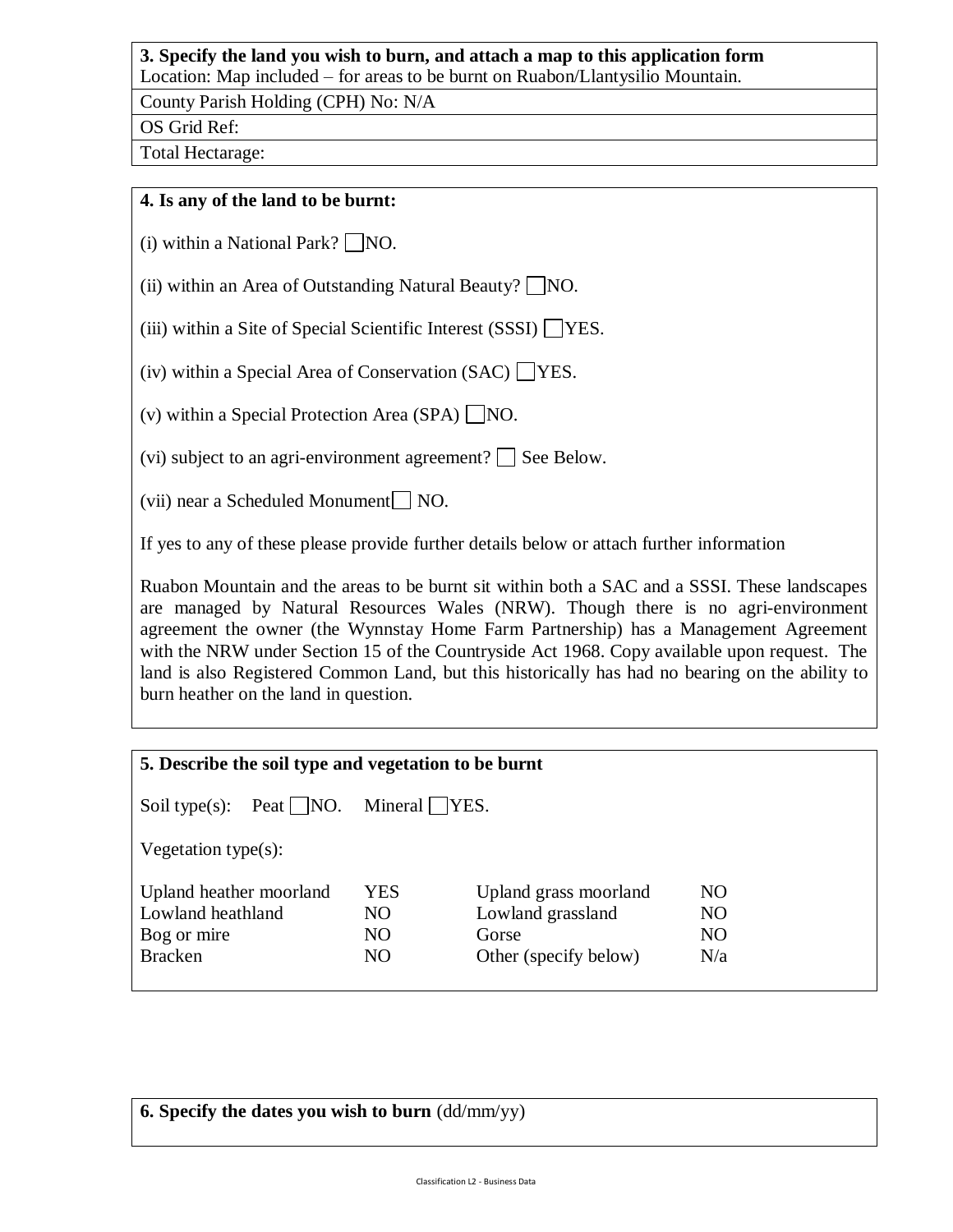**7. Specify (i) the purpose of the burn; (ii) why it contravenes Regulation 6(1); and (iii) why it is necessary and expedient for the conservation, enhancement or management of the natural environment, or the safety of any person.**

**Purpose** 

**There has been another significant inundation of Heather Beetle (***Lochmaea suturalis)* **on the areas denoted as requiring burning outside the usual burning window. Though the cause of the inundation is difficult to assess (it is presumed that damp and generally warm conditions in the spring have created ideal conditions for the ruddy pest) it is very obvious to see large swathes of heather turning the all familiar "brick red" indicating their presence and the concern of dying heather.** 

**It is widely accepted (following the excellent work of the Heather Trust) that burning the affected areas is the best mechanism to prevent the spread and respond to the Beetle. In Scotland and England such applications are these are widely approved on account of the presence of the Beetle in the name of preservation and conservation. The NRW have noted the issue, seen the problem and verbally advised that they would support this application.** 

**Why the Contravention?**

**We require to Burn upland heather over dry-heath in September, which falls outside the usual burning window.** 

**Why is it necessary** 

**For the continued preservation of Ruabon Mountain's natural heather habitat.**

**8. Explain briefly how the burn is to be conducted, or attach a method specification**